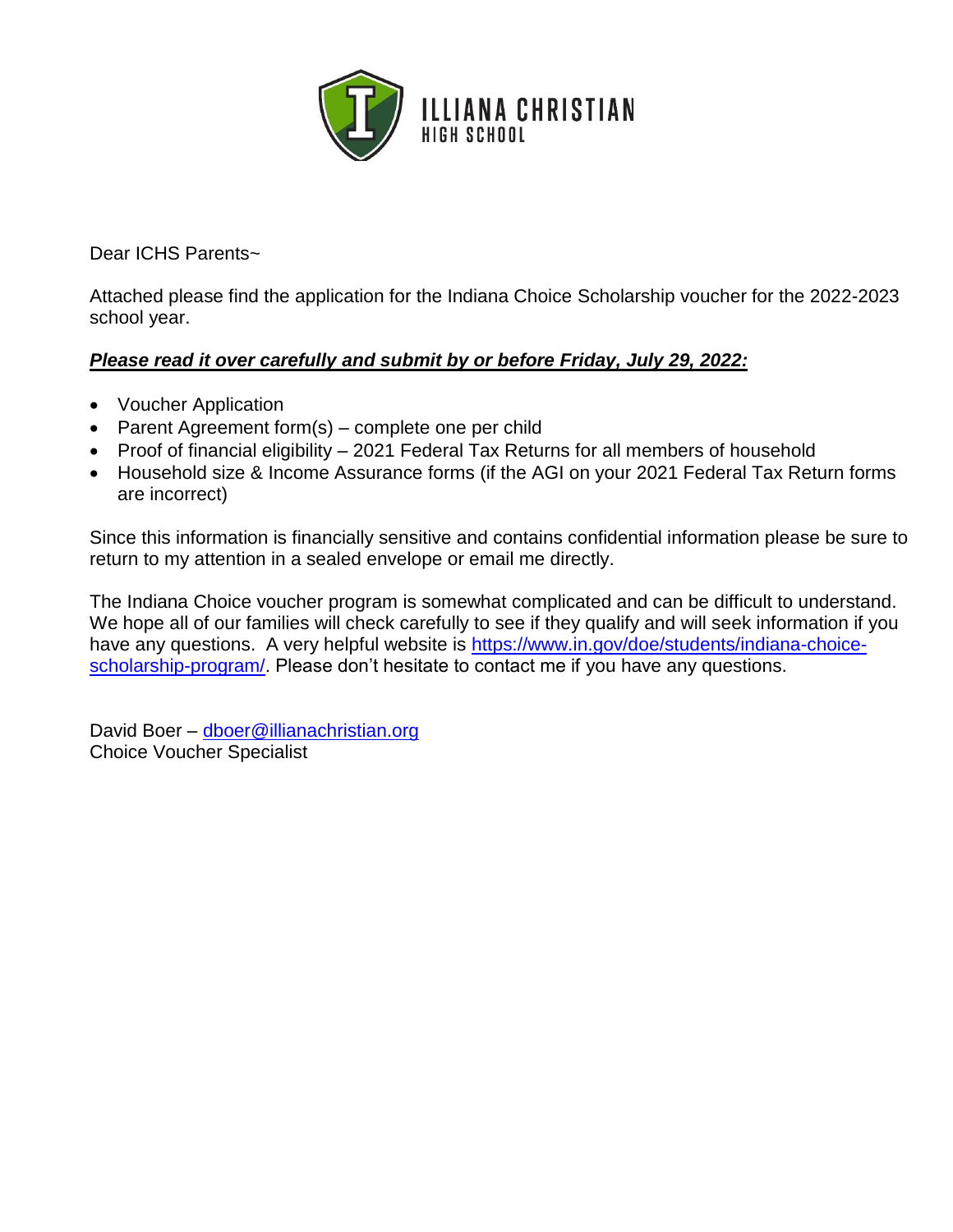## **INDIANA CHOICE SCHOLARSHIP VOUCHER QUESTIONNAIRE**

Please go through the following questions carefully to determine whether your family qualifies for participation in the Indiana Choice Scholarship voucher program. Further information can be found at [https://www.in.gov/doe/students/indiana-choice-scholarship-program/.](https://www.in.gov/doe/students/indiana-choice-scholarship-program/)

### **Does My Student Qualify?**

- **1. Are you an Indiana resident?**
	- If yes, continue
	- If no, you do not qualify
- **2. Is your household income at or below the income limit qualification? (chart is on the next page).**
	- If your Total Household Income falls within chart guidelines, please continue
		- o Total Household Income includes:
			- Earnings for **all persons living in your home, including older siblings.**  Include a copy of the first two pages of their Form 1040 also.
			- Welfare/Child Support/Alimony
			- Child's Income, if applicable
			- Retirement/Disability Benefits
			- Other Income outlined on the Indiana Choice website: <https://www.in.gov/doe/files/12-Income-Verification-Rules.pdf>
		- o Please refer to the amount of your **adjusted gross income** found on your 1040 tax form for your household income. Other documentation is acceptable in certain situations.
	- If your Total Household Income exceeds the chart guidelines, you do not qualify.

#### **3. Do you meet at least one of the Tracks (formerly called Pathways) in the "Eligibility Criteria Tracks" information attached?**

- If yes, please fill in the attached application and return it along with the *first two pages only* of your 2021 tax return (Form 1040 showing household size and AGI) and the first two pages of the tax return of anyone else living in your home along with any other applicable income information to ICHS by *July 29, 2022*. If you have filed for an extension on your taxes or have some other extenuating circumstances you may still be able to apply. Please contact David Boer in the school office. Each voucher application is only valid for one school year. Every voucher recipient must reapply each year.
- If no, you may be eligible to receive a \$500 SGO scholarship for the 2022-2023 school year, which will then provide you with an eligible pathway for the voucher program for the 2023-2024 school year. Information regarding the SGO scholarship will be emailed to ICHS families in the fall of 2022.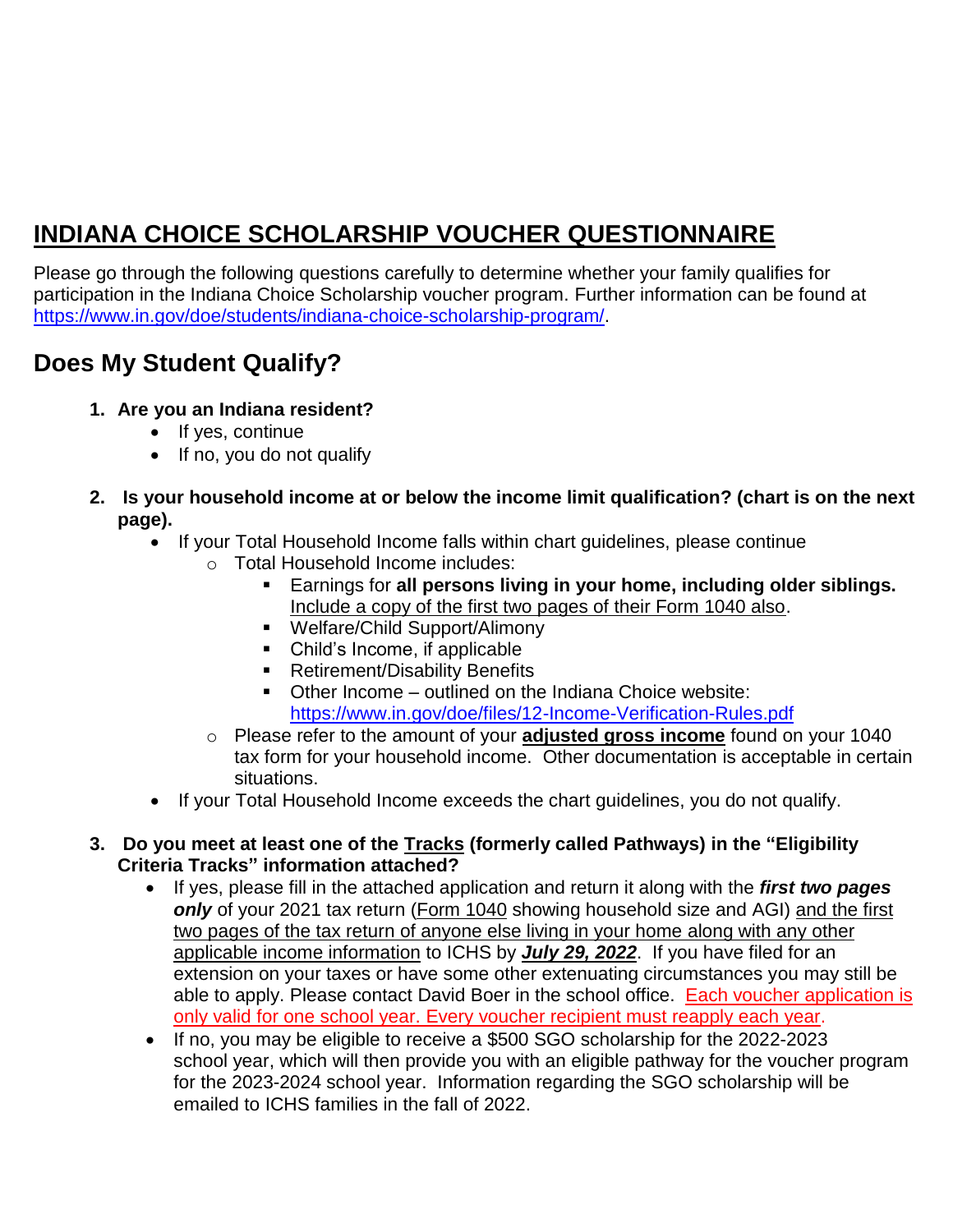#### **Eligibility Criteria Tracks:**

#### **1. Previous Choice Scholarship Student Track**

#### **EITHER:**

**i.** The student received a Choice Scholarship in a **previous school year** that does not immediately precede the school year for which the student is applying for a Choice Scholarship; **OR**

**ii**. The student received a Choice Scholarship in the immediately preceding school year but the student exited the Choice School prior to the end of the school year, and

**iii**. The student is a member of a household with an annual income equal to or below the chart amount listed below.

#### **2. Previous Scholarship Granting Organization (SGO) Award Track**

**i.** The student received an SGO Scholarship in a **previous school year,** including a school year that does not immediately precede the school year for which the student is applying for a Choice Scholarship, from an approved Scholarship Granting Organization (SGO), and

**ii**. The student is a member of a household with an annual income equal to or below the chart amount listed below.

#### **3. Special Education Track**

**i**. The student has a disability that requires special education services;

**ii**. An Individualized Education Plan (IEP) pursuant to IC 20-35 or a Service Plan (SP) pursuant to 511 IAC 7-34 has been developed for the student, and

**iii**. The student is a member of a household with an annual income equal to or below the chart amount listed below.

#### **4. "F" Public School Track**

**i**. The student would be required to attend a specific public school based on his/her residence that has been assigned an "F" grade. The list of F schools for Choice Scholarship eligibility is posted prior to the beginning of the school year. Note: This track does not require prior attendance at the school, and

**ii**. The student is a member of a household with an annual income equal to or below the chart amount listed below.

#### **5. Two Semesters in Public School Track**

**i**. The student was enrolled in kindergarten through grade 12 in a public school, including a charter school, in Indiana for at least two semesters immediately preceding the first semester for which the individual receives a Choice Scholarship, and

**ii**. The student is a member of a household with an annual income equal to or below the chart amount listed below.

#### **6. Sibling Track**

**i**. The sibling of the newly applying student received either a Choice Scholarship or an SGO Scholarship in a **previous school year**, including a school year that does not immediately precede the school year for which the student is applying for a Choice Scholarship, and

**ii**. The student is a member of a household with an annual income equal to or below the chart amount listed below.

#### **7. Foster Track**

**i.** The student requires a letter dated in 2022 from a DCS case worker with supporting documentation ii. Foster children are automatically income eligible for the Choice Scholarship Program and do not require household size and income.

#### **Clarifications:**

- If you are transferring your Choice Scholarship voucher to ICHS from another school please complete the application and return it along with the required income verification forms and include a note stating the previous school's name, address, phone # and email address.

- Homeschool, except for eligible Indiana online charter schools, does not qualify as a track to the Choice Scholarship voucher.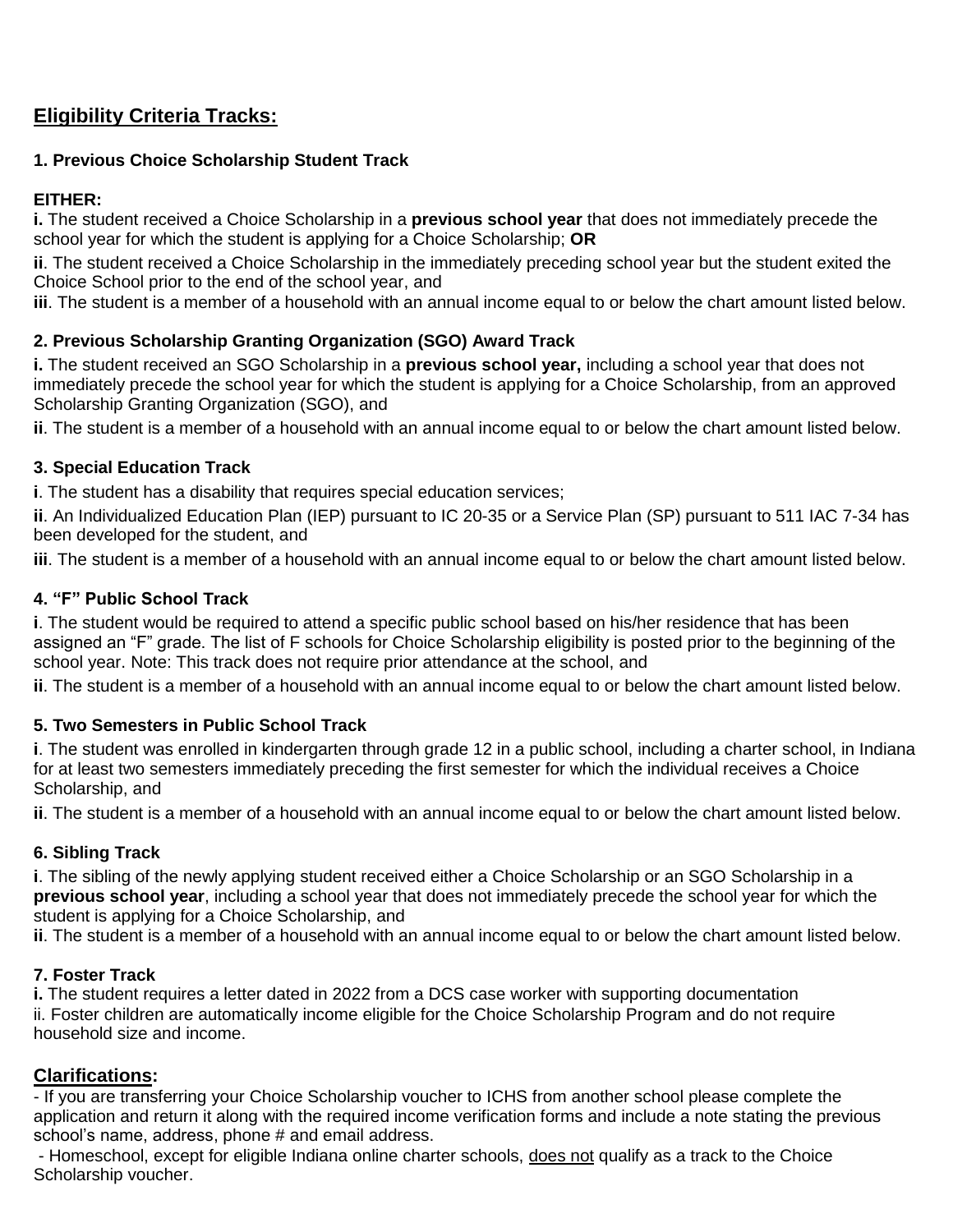#### **CHOICE SCHOLARSHIP VOUCHER APPLICATION:**

| Phone # $\_$                                                                                         |  |             |  |  |  |
|------------------------------------------------------------------------------------------------------|--|-------------|--|--|--|
| Public School District of where your home is currently located (very important that this is correct) |  |             |  |  |  |
|                                                                                                      |  | (name or #) |  |  |  |
| Student's name, birth date, grade for the 2022-2023 school year and Track:                           |  |             |  |  |  |
|                                                                                                      |  |             |  |  |  |
|                                                                                                      |  |             |  |  |  |
|                                                                                                      |  |             |  |  |  |

**Please indicate which Track you are using for your 2022-2023 voucher application for each child.**

**Please return this application and required paperwork by Friday, July 29, 2022.**

| Choice Scholarship Program Income<br><b>Limits by Household Size</b><br>2022-2023 School Year |                                                                     |  |  |  |
|-----------------------------------------------------------------------------------------------|---------------------------------------------------------------------|--|--|--|
| Persons in<br>Household                                                                       | Annual household<br>income limit for a<br><b>Choice Scholarship</b> |  |  |  |
|                                                                                               | \$75,424.00                                                         |  |  |  |
| 2                                                                                             | \$101,620.50                                                        |  |  |  |
| 3                                                                                             | \$127,816.50                                                        |  |  |  |
| 4                                                                                             | \$154,012.50                                                        |  |  |  |
| 5                                                                                             | \$180,208.50                                                        |  |  |  |
| 6                                                                                             | \$206,404.50                                                        |  |  |  |
| 7                                                                                             | \$232,600.50                                                        |  |  |  |
| 8                                                                                             | \$258,796.50                                                        |  |  |  |
| 9                                                                                             | \$284,992.50                                                        |  |  |  |
| 10                                                                                            | \$311,188.50                                                        |  |  |  |
| For a household size of eleven (11) or                                                        |                                                                     |  |  |  |
| more, add \$26,196 to the annual limit for                                                    |                                                                     |  |  |  |
| each additional household member.                                                             |                                                                     |  |  |  |